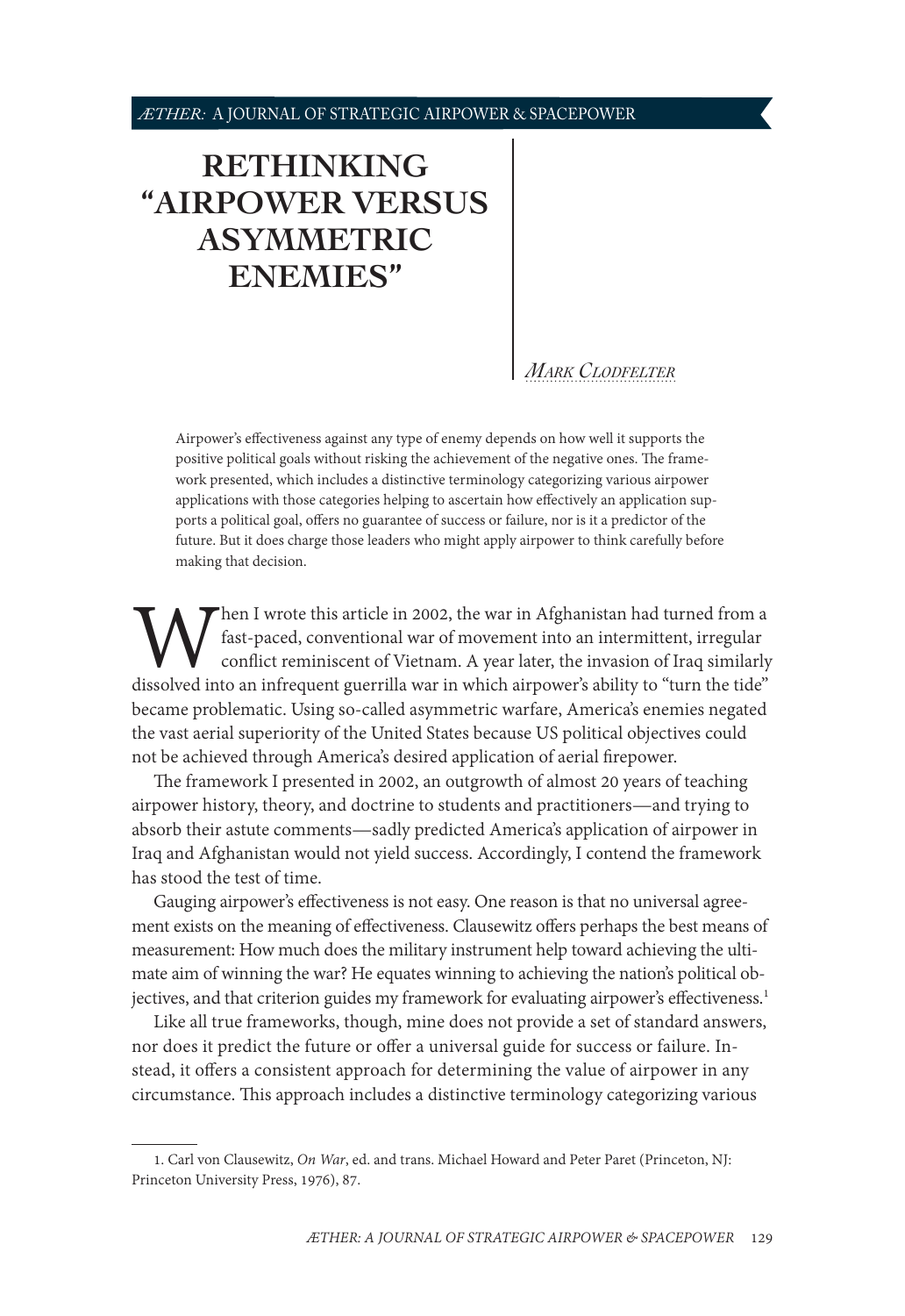<span id="page-1-0"></span>airpower applications, and those categories help ascertain how effectively an application supports a political goal.

Yet, determining airpower's political effectiveness is not a straightforward proposition because political goals are not always straightforward. As the discussion of the framework makes clear, those goals can be either positive or negative, which in turn can affect how well a particular airpower application can achieve them.

While the categories of airpower applications can be thought of as constants (the essence of how airpower is applied in each of the categories does not change), five key variables affect the ability of each application to achieve success: (1) the nature of the enemy, (2) the type of war waged by the enemy, (3) the nature of the combat environment, (4) the magnitude of military controls, and (5) the nature of the political objectives. The importance of each variable may change in different situations yielding different results. Thus, political and military leaders who employ airpower must understand exactly what the variables are and how they might blend to produce a particular outcome.

The framework provides a method for analyzing airpower applications—one that dissects the variables and examines how their integration may affect airpower's ability to achieve political success. Hopefully, it also offers practical considerations and cautions for the statesman contemplating airpower's use as well as for the commander charged with transforming political goals into military objectives.

# Airpower and Its Applications

Before examining the framework's particulars, a satisfactory definition of airpower is necessary. One offered by two Britons—Air Marshal R. J. Armitage and Air Vice Marshal R. A. Mason—works well: "the ability to project military force through a platform in the third dimension above the surface of the earth."2 Although Armitage and Mason admit their definition contains gray areas (e.g., whether airpower includes ballistic missiles or surface-to-air weapons), it suffices to guide the proffered framework. Indeed, their definition recognizes qualities of airpower "that are sometimes overlooked," specifically its latent impact and its ability to apply force directly or to distribute it.<sup>3</sup> These characteristics form the basic distinctions used in the framework to categorize airpower missions.

Airpower's modes of application are key components of the framework. For instance, airpower poised for use but not actually engaged in an operation is a latent application—a potential impact—that corresponds to its deterrent value. In this case, airpower is not directly used in a contingency; rather, it is used as a threat. Examples of latent application abound: Adolf Hitler's references to the Luftwaffe during the reoccupation of the Rhineland in 1936, President Harry Truman's deployment of B-29s to England during the 1948 Berlin airlift, and President John F. Kennedy's reliance on

<sup>2.</sup> M. J. Armitage and R. A. Mason, *Air Power in the Nuclear Age* (Urbana: University of Illinois Press, 1983), 2.

<sup>3.</sup> Armitage and Mason, *Nuclear Age*, 3.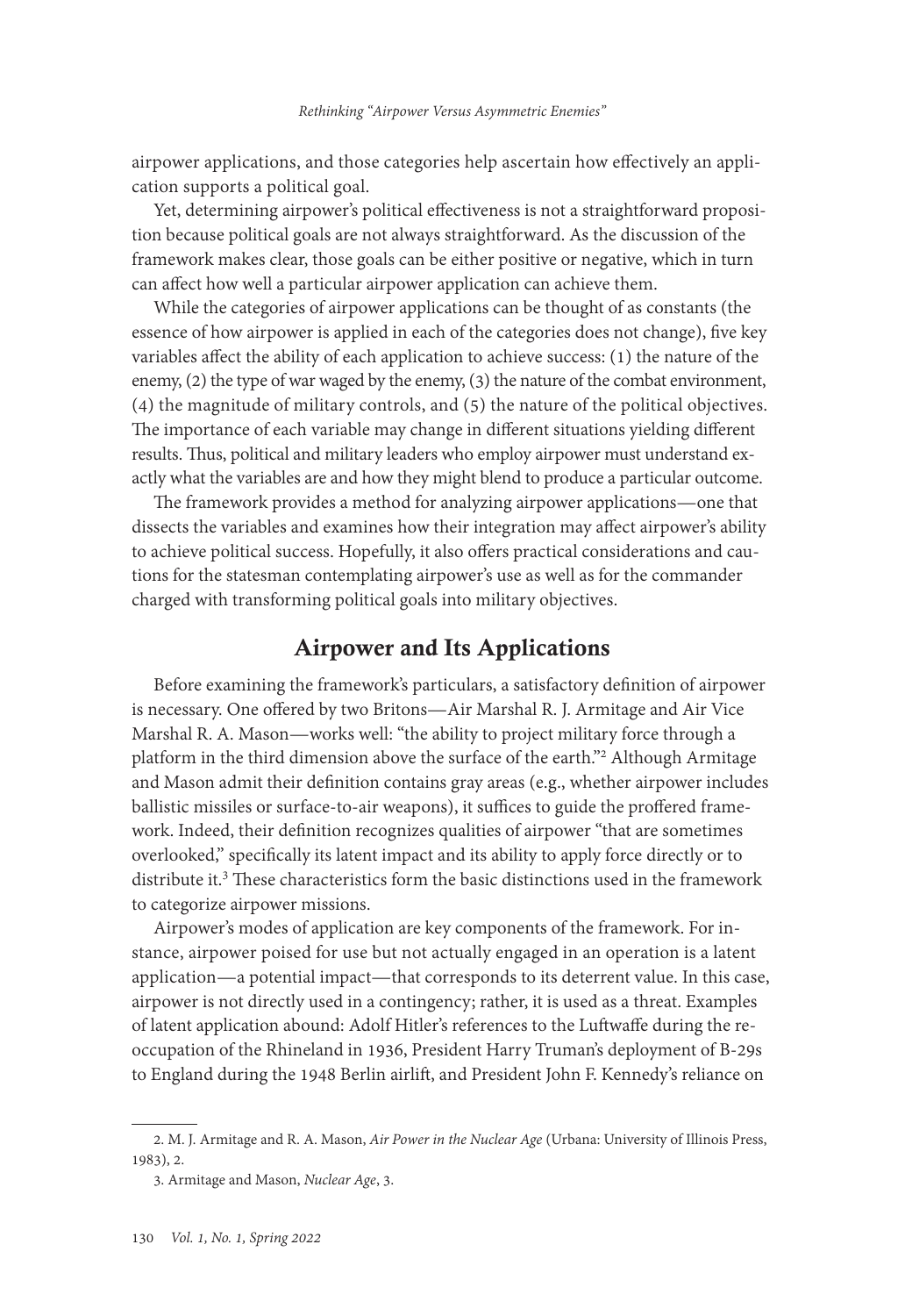Strategic Air Command B-52s and missile forces during the Cuban missile crisis of 1962, among others.

Although the framework acknowledges such latent applications, it primarily concerns itself with the actual use of airpower during a contingency. In war the application of airpower is twofold, based upon the purpose of the mission: it is either direct or indirect, and it is either auxiliary or independent. The direct application of airpower is the intended lethal application—designed to expend ordnance. Conversely, the indirect application of airpower is the intended nonlethal use, such as airlift, reconnaissance, electronic jamming, and aerial refueling.

Besides being direct or indirect, the application of airpower is also either auxiliary or independent. Auxiliary airpower supports ground or sea forces on a specific battlefield, whereas independent airpower aims to achieve objectives apart from those sought by armies or navies at a specific location. The auxiliary form includes both close air support and air attack against enemy forces on the battlefield who are not in contact with friendly troops. So-called strategic bombing—aimed at enemies' warmaking potential before they can bring it to bear on the battlefield—exemplifies the independent application.

Yet the terms strategic and tactical often overlap and frequently blur. Many air attacks during the last half century's limited wars not only have affected the ebb and flow of a particular engagement but also have had significant strategic consequences. For instance, the purpose of US air strikes on mobile Scud launchers during the Persian Gulf War was to eliminate Iraq's tactical capability to launch ballistic missiles, as well as to placate the Israelis, which, in turn, kept them out of the conflict.

Because of such blurred distinctions, the terms auxiliary and independent seem better suited than tactical and strategic to delineate various airpower applications. The former pair, though, is not completely pristine, because the distinction between the two depends upon how the user defines the word battlefield.

In modern war, a specific battlefield may extend for many hundreds of miles; in an insurgent conflict such as Vietnam, the battlefield may be even larger. General William Westmoreland, US commander in Vietnam from 1964 to 1968, described his battlefield as "the whole country of South Vietnam."4 Such a parameter may seem extreme, but it illustrates the fact that the definition of the battlefield depends to a large extent on the type of war being fought. In a conventional conflict waged to seize or preserve territory, a battlefield's boundaries are likely to be much more distinct than those in a guerrilla war—especially one like Vietnam, Afghanistan, or Iraq.

According to the framework's terminology, each application of airpower has two designations: direct or indirect *and* auxiliary or independent. For example, the American bombing of the ball bearing factories in Schweinfurt, Germany during World War II was a direct/independent application; the Berlin airlift of 1948–49 was an indirect/ independent application; the B-52 strikes around Khe Sanh, South Vietnam during

<sup>4.</sup> Quoted in John Schlight, *The War in South Vietnam: The Years of the Offensive, 1965–1968, United States Air Force in Southeast Asia Series* (Washington, DC: Office of Air Force History, 1988), 216.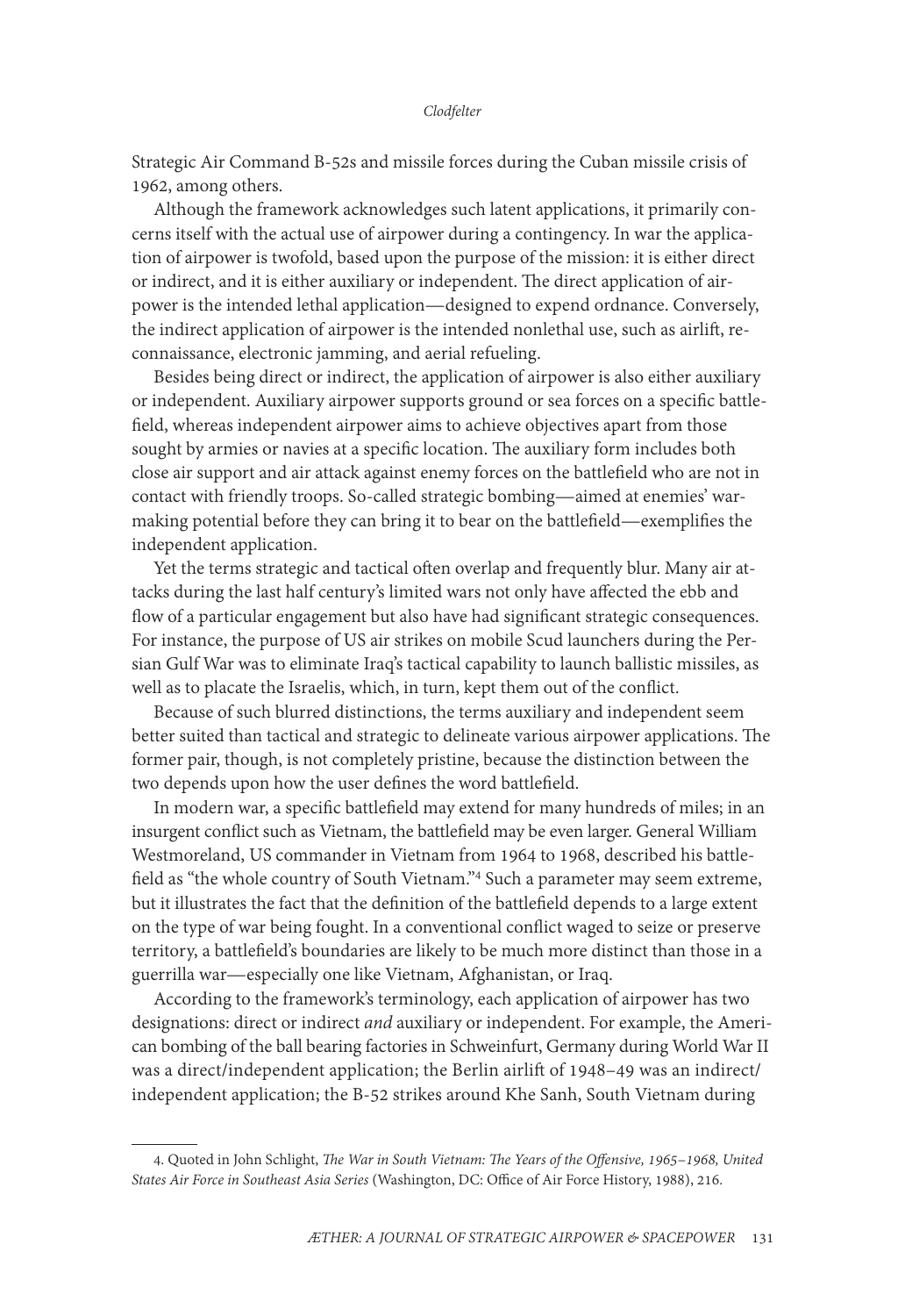the siege of 1968 were a direct/auxiliary application; and the C-130 airlift of supplies into the beleaguered Marine base at Khe Sanh was an indirect/auxiliary application.

The dual designators describe the purpose of individual airpower missions more clearly than the amorphous terms tactical and strategic. In addition, the framework's focus on the intent of the mission highlights airpower's inherent flexibility by showing that one type of aircraft—whether designated bomber, fighter, airlift, and so forth can participate in different applications.

# Air Superiority

What about the air superiority mission? Where does control of the air fit in the framework? The air control mission is either auxiliary or independent, depending on how the airspace is used. For instance, obtaining air superiority over Kuwait in 1991 to enable coalition ground forces to attack Iraqi troops represents a direct/auxiliary application. Achieving air superiority over Baghdad to enable aircraft to strike the city's key communication and electric power facilities constitutes a direct/independent application.

On occasion, gaining air superiority can have both auxiliary and independent applications. The achievement of daylight air superiority over the European continent resulting from the "Big Week" operations in February 1944 is one such example. The subsequent air control guaranteed American bomber operations would continue against German industry and provided the prerequisite protection for the Normandy invasion.

While some might contend air superiority should be a separate category in the framework, it is not because air superiority is not an end in itself. Air control—which employs both direct and indirect methods—allows direct, indirect, auxiliary, and independent applications to occur. Similarly, the categorization of such indirect applications as aerial refueling, airlift, and reconnaissance depends upon the type of mission that they facilitate. For example, refueling fighters that provide close air support for ground forces would constitute an indirect/auxiliary application. Airlifting smart bombs for F-117 operations against targets in Belgrade during Operation Allied Force would be an indirect/independent application. And obtaining reconnaissance photographs of Iraqi frontline positions in Kuwait would be an indirect/auxiliary application.

# War Aims and Application of Airpower

Yet achieving air superiority that facilitates a cross-channel invasion or securing reconnaissance photographs that lead to a breakthrough of Iraqi defenses does not necessarily imply a successful application of airpower. Only one true criterion exists for evaluating the success of airpower, regardless of whether it was direct, indirect, auxiliary, or independent. That criterion is the ultimate bottom line: How well did the application contribute to achieving the desired political objective? Did it, in fact, help win the war? Answering that question first requires a determination of what is meant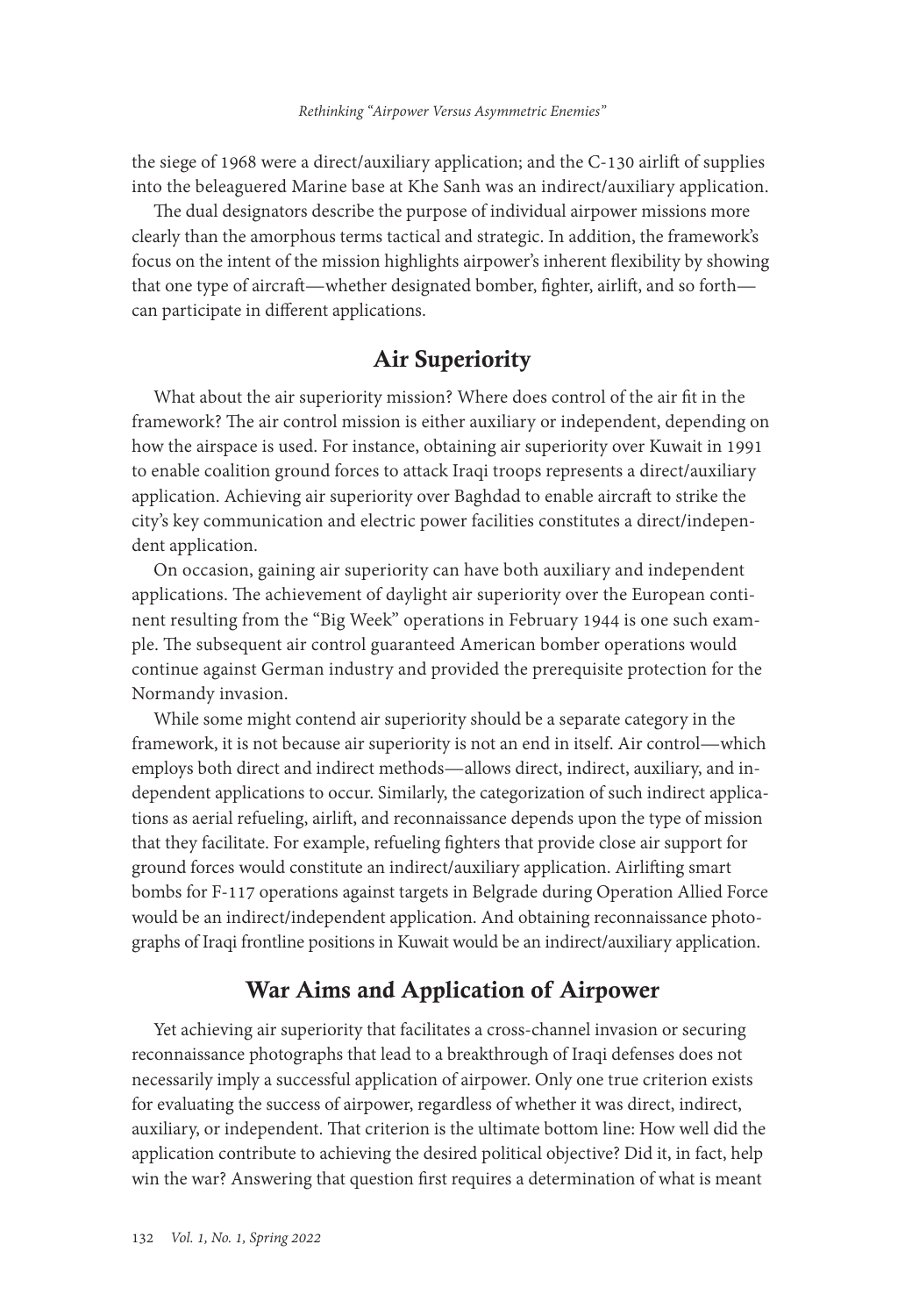#### *Clodfelter*

by winning. The war aims must be defined, and the application of airpower must be linked to accomplishing those objectives (fig. 1).



#### **Figure 1. War aims and the application of airpower**

War aims—the political goals of a nation or organization at war—can range from limited to total. Grand strategy blends diplomatic, economic, military, and informational instruments in a concerted effort to achieve those aims. Meanwhile, military strategy combines various components of military force to gain military objectives that, in turn, should help achieve the political goals. Attaining the military objectives may require a mixture of ground, sea, or air operations, and the forces performing those operations may act in either independent or auxiliary fashion. These definitions and connections are relatively straightforward.

Such linkages, however, are not the only ones that determine whether military force—airpower in particular—will prove effective in achieving the desired war aims. Besides being either limited or total, war aims are also positive or negative.

Positive goals are achieved only by applying military force, while negative goals, in contrast, are achieved only by limiting military force. For example, for the United States, the unconditional surrender of Germany in World War II was a positive political goal requiring the destruction of Germany's armed forces, government, and the National Socialist way of life; few negative objectives limited America's use of the military instrument. By comparison, in the Kosovo conflict, the United States had both the positive objective of removing Serb forces and the negative objective of preserving the North Atlantic Treaty Organization, the latter goal restraining the amount of force America could apply.

A similar example comes from the Persian Gulf War, although in that conflict the American aim of preserving the alliance was both a positive and a negative goal. That is, President George H. W. Bush had to commit American military force against Iraqi scuds to keep the Israelis out of the war, but if he applied too much force in the air campaign, he risked dissolving the coalition.

While some critics might equate the notion of negative objectives to constraints, doing so is a mistake because such objectives have equal importance to positive goals. Failure to secure either the positive or the negative goals results in defeat; victory requires that both must be obtained. The United States would not have succeeded during either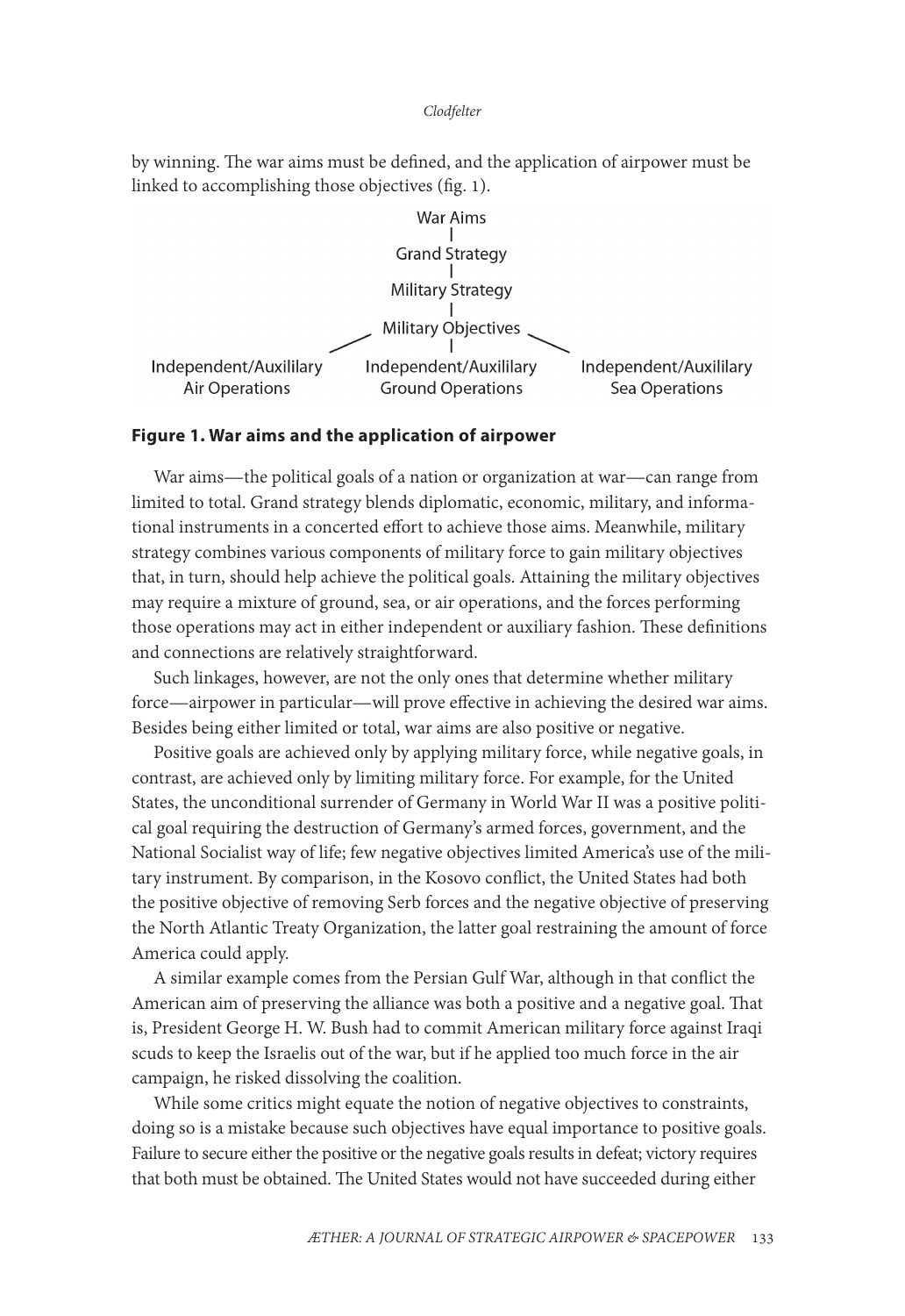the Persian Gulf War or the Kosovo conflict had the coalitions that backed those enterprises collapsed.

Of course, the contradictory nature of positive and negative goals creates a dilemma: what helps achieve a positive objective works against a negative one. In a limited war, negative objectives always exist; the more limited the war, the greater the number of negative objectives. As President Lyndon Johnson tragically learned in Vietnam, once his negative objectives eclipsed his positive goals, he lost the ability to achieve success with any military force, especially airpower.

How do positive and negative objectives affect the application of airpower? On the one hand, the absence of negative goals encourages the design of an air campaign with few restrictions, such as World War II's Combined Bomber Offensive against Germany or Twentieth Air Force's assault on Japan. A preponderance of negative goals, on the other hand, limits the application of airpower.

Negative objectives have restrained American air campaigns in every major conflict since World War II—most recently in Afghanistan and Iraq. The restrictions typically appear in the form of rules of engagement, which are "directives issued by competent military authority that delineate the circumstances and limitations under which United States forces will initiate and/or continue combat engagement with other forces encountered."<sup>5</sup> The impetus for these directives comes from political leaders and their negative goals (fig. 2).



#### **Figure 2. Effect of negative objectives on the application of airpower**

The greater the number of negative objectives—and the greater the significance attached to them by political leaders—the more difficult it becomes for airpower to attain success in achieving the positive goals. This assessment is especially true of the direct/independent application of airpower. If negative objectives outweigh positive goals, they will likely curtail, and perhaps even prohibit, airpower's ability to strike at the heart of an enemy state or organization. Yet before a user of the framework points

<sup>5.</sup> Chairman of the Joint Chiefs of Staff (CJCS), *Department of Defense Dictionary of Military and Associated Terms*, Joint Publication 1-02 (Washington, DC: CJCS, November 8, 2021), 188, [https://www.jcs.mil/](https://www.jcs.mil/Portals/36/Documents/Doctrine/pubs/dictionary.pdf).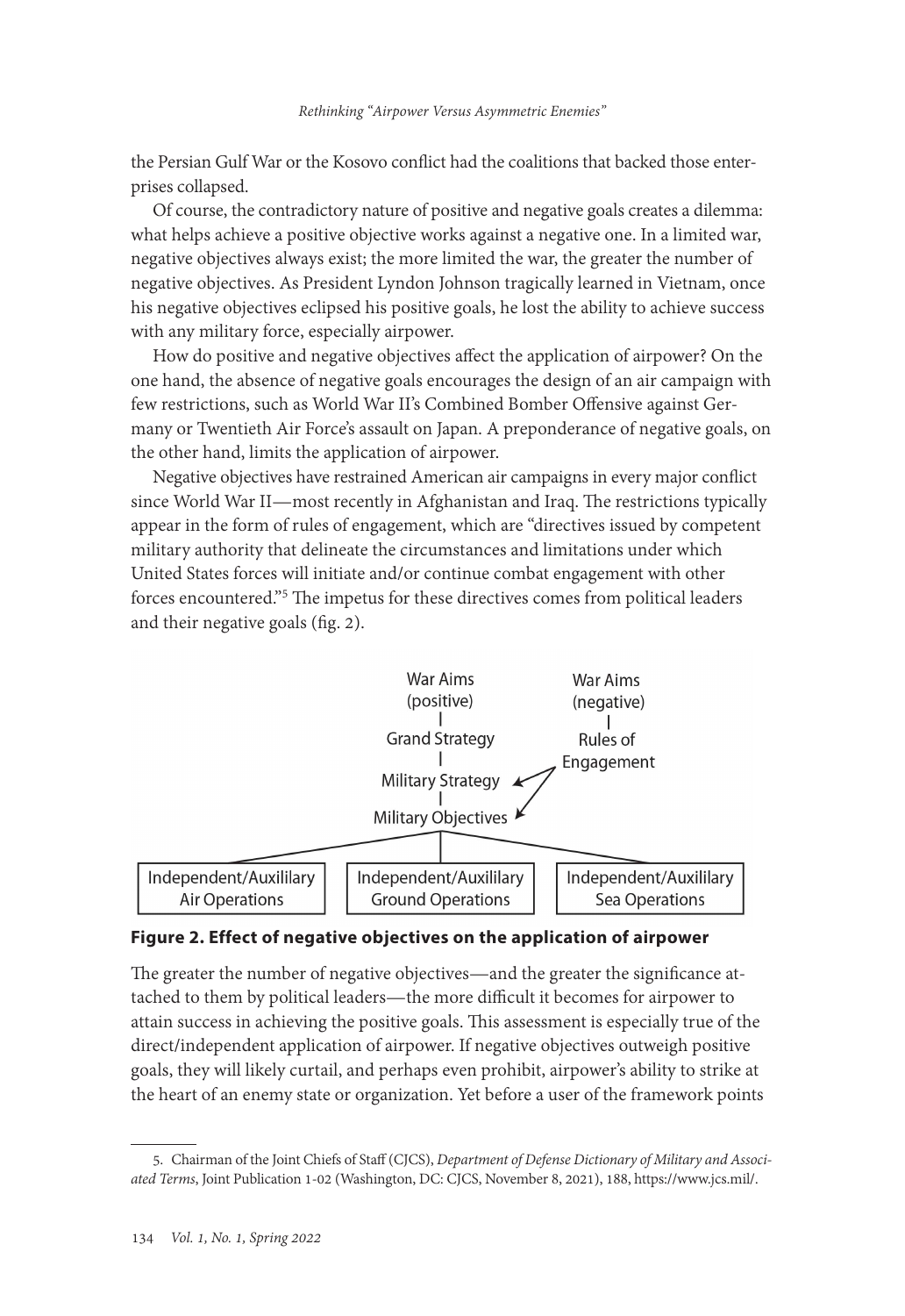#### *Clodfelter*

to this statement as a basic truth, he or she should realize that measuring positive versus negative objectives remains an inherently subjective activity.

Typically, positive and negative goals are not quantifiable; even when they are, comparing numerical results will likely equate to comparing apples and orange juice. Moreover, positive and negative objectives may be stated explicitly or only implied, which further muddies the water in terms of evaluating results.

Spelling out the objectives does not guarantee clarity, however, and the lack of clearly defined goals makes gauging their achievement particularly difficult. For instance, in Afghanistan, America aimed to achieve the positive goal of preventing a safe haven for future terrorist attacks against the United States, along with the objective of winning the hearts and minds of the Afghan people, a goal both positive and negative. Force was necessary to free Afghans of Taliban or Al Qaeda control, but too much force—especially applied indiscriminately or by mistake—undermined the effort to create an Afghan democracy. Reconciling those objectives, especially with quantifiable outcomes, proved impossible. Ultimately, though, that is how airpower's effectiveness must be measured: How well does it support the positive goals without jeopardizing the negative objectives?

# Key Variables

In determining when airpower is most likely to help achieve the positive goals, the five main variables mentioned earlier come into play. These variables are complex factors that cannot be easily dissected, nor can one variable be considered in isolation from the others because the variables' effects are often complementary. Each has questions associated with it, and the questions provided are not all inclusive—others will certainly come to mind. Answering the questions differently for one variable may cause the other variables to assume greater or lesser importance.

Moreover, no formula determines what variable may be the most important in any specific situation or how their combined effect may contribute to—or hinder—the achievement of the positive goals. If all five variables argue against a particular application of airpower, however, that application is unlikely to be beneficial. The *assumptions* made in answering the questions for each variable are also of critical importance. If those assumptions are flawed, the assessment of the variables is likely to be flawed as well.

#### *Nature of the Enemy*

Determining the make-up of an opposing state or nonstate actor is essential to applying aerial force to defeat it. What military capabilities does the enemy possess? What is the nature of the enemy's military establishment? Is it a conscript force, volunteer military, or blend? Is the enemy population socially, ethnically, and ideologically unified? Where is the bulk of the populace located? Is the populace primarily urban or agrarian?

What type of government or central leadership apparatus does the enemy have? Are the individuals who lead strong or weak, supported by the populace or despised?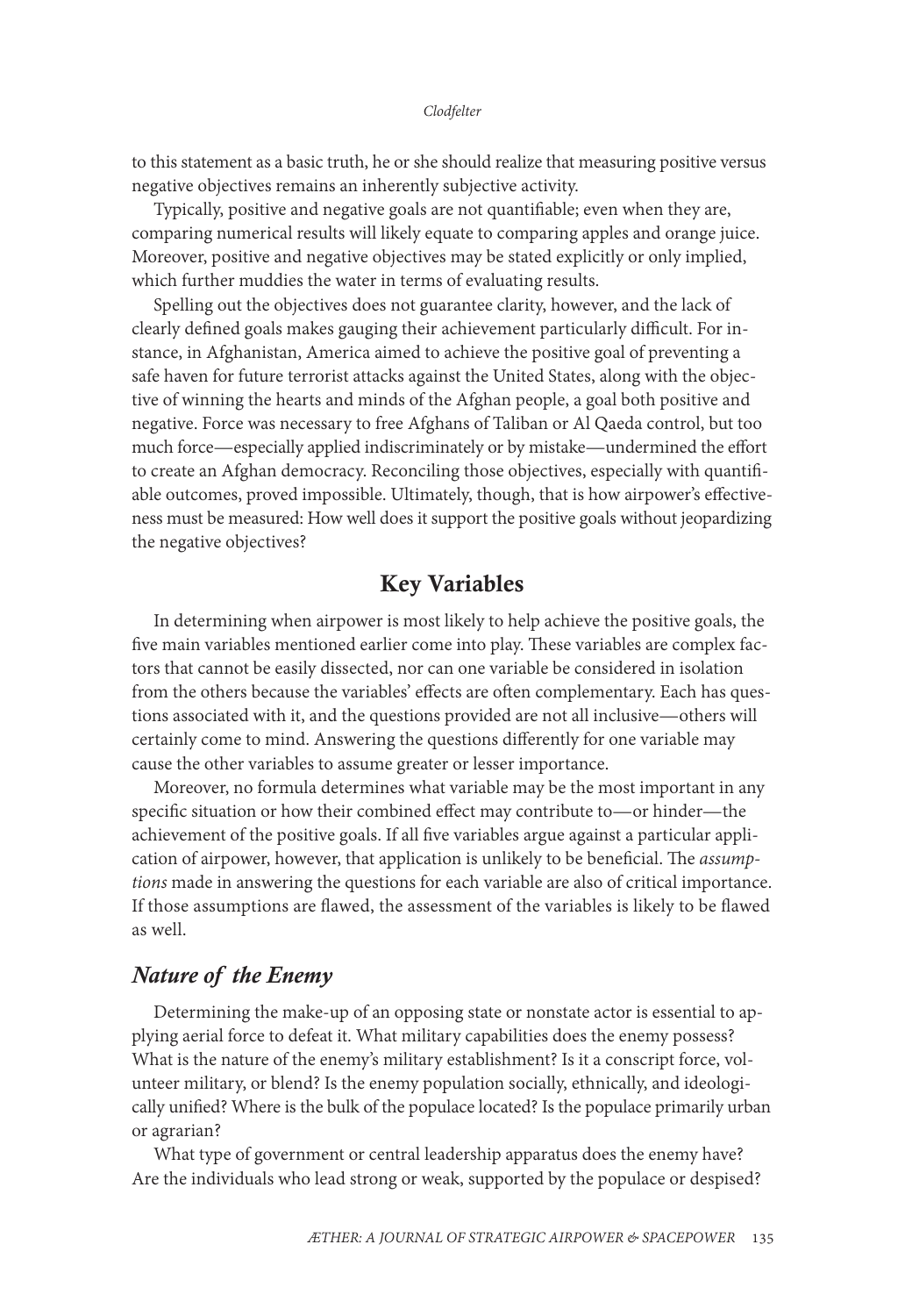Or is the populace ambivalent? What is the leadership's relationship with the military and its commanders? How resolute are the political leadership, the military, and the populace? What are the fiscal underpinnings of the enemy state or organization and is it self-sufficient in any area? How important is trade? What allies does the enemy have, and how much support do they provide?

If more than one enemy is involved, these questions must be asked about each enemy and a determination made about which one poses the greatest threat.

# *The Enemy's Way of War*

Airpower strategists must determine how the enemy fights to defeat it. Is the conflict a conventional war to seize or hold territory? Is it an unconventional guerrilla struggle? Is it an insurgency supported by a third party? Is the conflict a war of movement or a stagnant fight from fixed positions? How often does the fighting occur? Incidentally, this variable also affects airpower's ability to achieve a positive political objective. In general, the direct application of airpower, whether applied independently or as an auxiliary function, works best against an enemy waging a fast-paced, conventional war of movement and has minimal impact against an enemy waging stagnant or infrequent combat.

#### *The Combat Environment*

Despite great technological advances, the basic structure of a combat environment can still thwart aerial operations. What is the climate, weather, terrain, and vegetation in the hostile area? How might they affect applications of airpower? As we learned in Vietnam, dense air can affect helicopter operations, while Afghanistan taught us thin air can do so as well. Are adequate bases available? Could real or potential allies provide them, and how could an enemy's real or potential allies disrupt the desired use of airspace in the combat arena? What are the distances involved in applying airpower, and can those distances be overcome? What type of support—and protection—are required, key considerations for drone operations?

# *Magnitude of Military Controls*

This variable involves constraints placed on airpower applications by military rather than political leaders. Ideally, no military controls exist, but that may or may not be the case—such controls can stem from many sources. Is there unity of command? What are the administrative arrangements for controlling airpower, and do those arrangements conflict with operational control? The "route package" system that segregated Air Force from Navy airspace over North Vietnam and helped trigger competition between the two services for sorties stands as perhaps the most egregious example of how command disunity can disrupt an air campaign.

Doctrine can also lead to military controls. Is airpower doctrine adaptable to different circumstances? What are the personal beliefs of commanders regarding how best to apply airpower? Personal convictions can play a significant role in limiting airpower